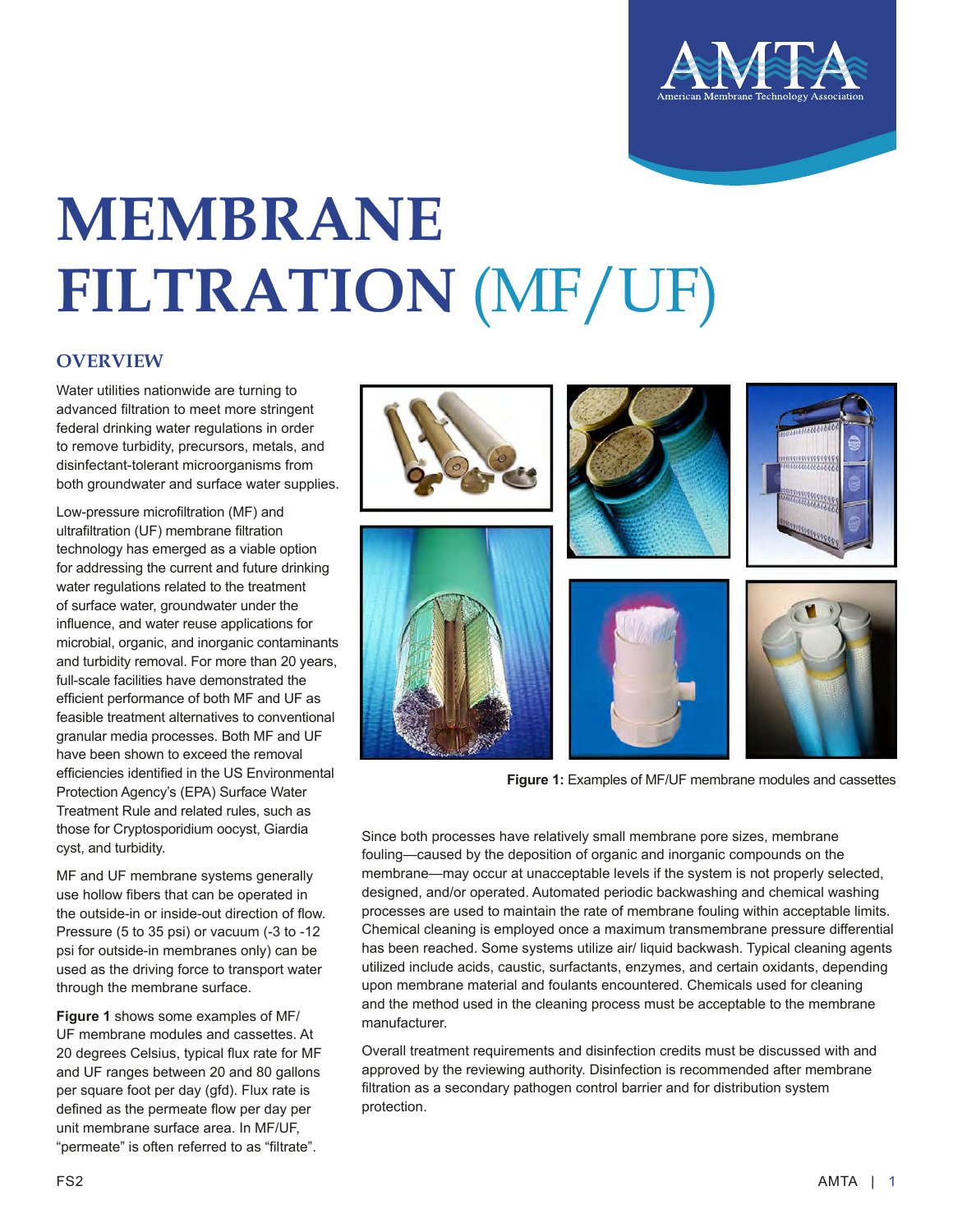MF and UF membranes are most commonly made from various organic polymers such as different polysulfones and polyvinylidene fluoride (PVDF). Physical configurations include hollow fiber, spiral wound, cartridge, flat plate/ sheet, and tubular. MF membranes are capable of removing particles with sizes down to 0.1-0.2 microns. Some UF processes have a lower cutoff rating of 0.005-0.01 microns. Encased MF/UF modules are manifolded with all valves and instruments on a rack/skid as shown in **Figure 2**. Several racks can then be

manifolded together in parallel to construct a large membrane facility, as shown in **Figure 3**.

Ceramic membranes are available for MF/UF separations and are beginning to be used in the United States for potable water applications. They have been used extensively for food and dairy and industrial applications where their robust nature and temperature tolerances are invaluable.

MF/UF membranes can be either encased (pressure) or immersed (submerged), as shown in **Figures 4** and **5**, respectively.



Membrane filtration is also becoming popular for conventional plant retrofits, replacing sand media with submerged membranes, for enhanced water quality and increased capacity. An example is shown in **Figure 6**. Typically, the net water production of the plant can be doubled without major structural modifications.



**Figure 2:** Example of skid mounted UF modules







**Figure 3: Example of skid mounted MF** racks manifolded in a plant



**Figure 5:** Example of immersed (submerged) membranes



**Figure 6:** Example of conventional media to submerged membrane plant